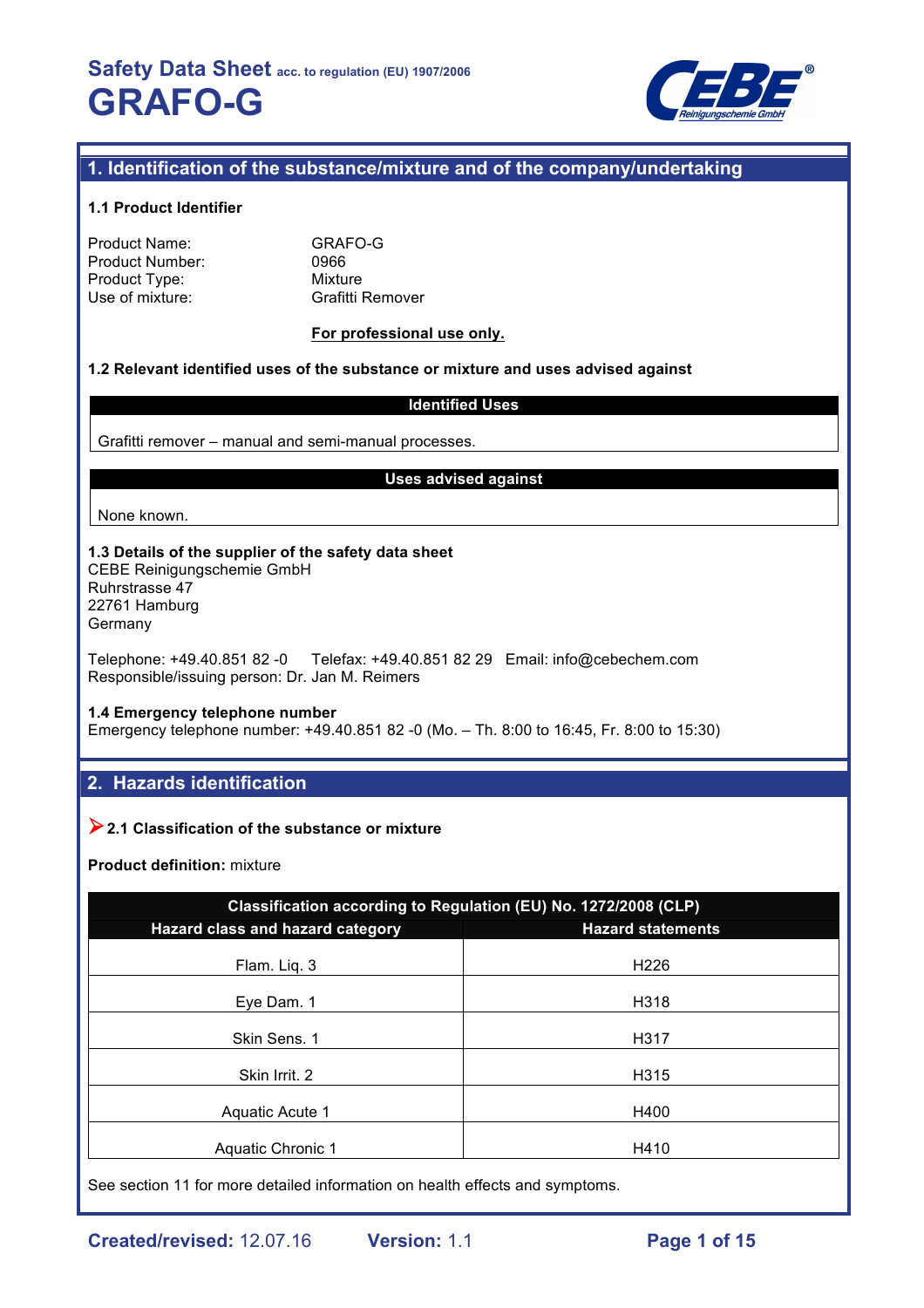

| $\geq$ 2.2 Label elements<br>Labelling according to Regulation (EU) No. 1272/2008 |                                                                    |                                                                                                                                                                                                                                                                                                                                                                                                          |  |  |  |
|-----------------------------------------------------------------------------------|--------------------------------------------------------------------|----------------------------------------------------------------------------------------------------------------------------------------------------------------------------------------------------------------------------------------------------------------------------------------------------------------------------------------------------------------------------------------------------------|--|--|--|
| Hazard symbol(s):                                                                 |                                                                    |                                                                                                                                                                                                                                                                                                                                                                                                          |  |  |  |
| <b>Signal Word:</b>                                                               | Danger.                                                            |                                                                                                                                                                                                                                                                                                                                                                                                          |  |  |  |
| <b>Hazard Statements:</b>                                                         | H226<br>H318<br>H317<br>H315<br>H400<br>H410<br><b>EUH066</b>      | Flammable liquid and vapour.<br>Causes serious eye damage.<br>May cause an allergic skin reaction.<br>Causes skin irritation.<br>Very toxic to aquatic life.<br>Very toxic to aquatic life with long lasting effects.<br>Repeated exposure may cause skin dryness or<br>cracking.                                                                                                                        |  |  |  |
| <b>Precautionary Statements:</b>                                                  |                                                                    |                                                                                                                                                                                                                                                                                                                                                                                                          |  |  |  |
| <b>Prevention:</b>                                                                | P210<br>P233<br>P273<br>P280                                       | Keep away from heat/sparks/open flames/hot<br>surfaces. - No smoking.<br>Keep container tightly closed.<br>Avoid release to the environment.<br>Wear protective gloves/protective clothing/eye<br>protection/face protection.                                                                                                                                                                            |  |  |  |
| <b>Reaction:</b>                                                                  | P303+P361+P353<br>P370+P378<br>P305+P351+P338<br>P333+P313<br>P391 | IF ON SKIN (or hair): Remove/Take off immediately<br>all contaminated clothing. Rinse skin with<br>water/shower.<br>In case of fire: Use water CO2 for extinction.<br>IF IN EYES: Rinse cautiously with water for several<br>minutes. Remove contact lenses, if present and<br>easy to do. Continue rinsing.<br>If skin irritation or rash occurs: Get medical<br>advice/attention.<br>Collect spillage. |  |  |  |
| Storage:                                                                          | P403+P235                                                          | Store in a well-ventilated place. Keep cool.                                                                                                                                                                                                                                                                                                                                                             |  |  |  |
| Disposal:                                                                         | P501                                                               | Dispose of contents/container to a specialized<br>establishment.                                                                                                                                                                                                                                                                                                                                         |  |  |  |
| Additional labelling elements: None.                                              |                                                                    |                                                                                                                                                                                                                                                                                                                                                                                                          |  |  |  |
| 2.3 Other hazards                                                                 |                                                                    |                                                                                                                                                                                                                                                                                                                                                                                                          |  |  |  |
| Other hazards that do not lead to a classification: Not applicable.               |                                                                    |                                                                                                                                                                                                                                                                                                                                                                                                          |  |  |  |
| 3. Composition/information on ingredients                                         |                                                                    |                                                                                                                                                                                                                                                                                                                                                                                                          |  |  |  |
| 3.2 Mixtures                                                                      |                                                                    |                                                                                                                                                                                                                                                                                                                                                                                                          |  |  |  |

#### **Hazardous Components Identifiers Wt.-% Classifcation (EU) 1272/2008**

**Created/revised:** 12.07.16 **Version:** 1.1 **Page 2 of 15**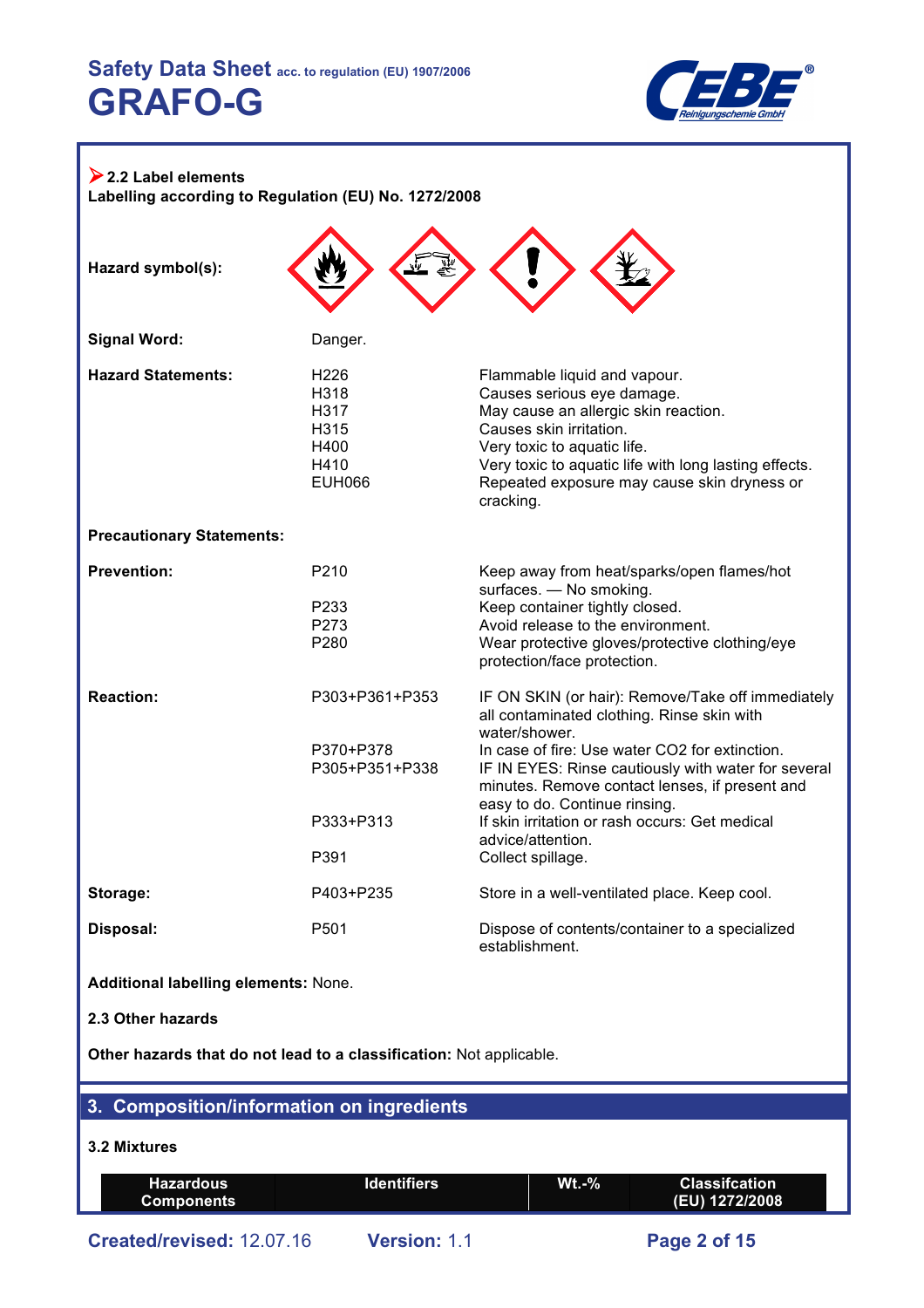

| REACH#. 01-2119450011-60<br>EG: 252-104-2<br>CAS: 34590-94-8         | $10 - 20%$ | Nicht eingestuft<br>Hat AGW                                                                                                              |
|----------------------------------------------------------------------|------------|------------------------------------------------------------------------------------------------------------------------------------------|
| CAS: 69011-36-5                                                      | $10 - 20%$ | Eye Dam. 1, H318                                                                                                                         |
| REACH#: 01-2119493353-35-<br>0003<br>EG: 232-433-8<br>CAS: 8028-48-6 | $10 - 20%$ | Flam. Liq. 3, H226<br>Skin Irrit. 2, H315<br>Skin Sens. 1, H317<br>Aquatic Acute 1, H400<br>Aquatic chronic 1, H410<br>Asp. Tox. 1, H304 |
| REACH#: 01-2119463258-33<br>EG: 919-857-5                            | $5 - 10%$  | Flam. Liq. 3, H226<br>STOT SE3, H336<br>Asp. Tox. 1, H304                                                                                |
| REACH#: 01-2119480153-44<br>EG: 920-134-1                            | $1 - 5%$   | Flam. Liq. 3, H226<br>STOT SE3, H336<br>Asp. Tox. 1, H304<br>Aquatic Chronic 2, H411                                                     |
|                                                                      |            |                                                                                                                                          |

See section 16 for the full wording of the above mentioned H-phrases.

At the time of creation of this data sheet no further ingredients were classified as hazardous to health or environment or were contained in concentrations that did not mandate their mention in this section.

# **4. First aid measures**

# **4.1 Description of first aid measures**

**Eye contact:** Immediately flush eyes with plenty of water, occasionally lifting the upper and lower eyelids. Check for and remove any contact lenses. Continue to rinse for at least 10 minutes. Get medical attention if adverse health effects persist or are severe.

**Inhalation:** Remove victim to fresh air and keep at rest in a position comfortable for breathing. In the absence or irregular breathing, or if respiratory arrest occurs provide artificial respiration by trained personnel or oxygen. For the first person providing aid it can be dangerous to give mouth-to-mouth resuscitation. Get medical attention if adverse health effects persist or are severe. If unconscious, place in recovery position and seek immediate medical attention. Maintain an open airway. Loosen tight clothing (eg. collar, tie, belt, or waistband).

**Skin contact:** Flush contaminated skin with plenty of water. Remove contaminated clothing and shoes. Continue to rinse for at least 15 minutes. Get medical attention if adverse health effects persist or are severe. Wash clothing before reuse. Thoroughly clean shoes before reuse

**Ingestion:** Wash out mouth with water. Do not induce vomiting unless directed to do so by medical personnel. Get medical attention if symptoms occur.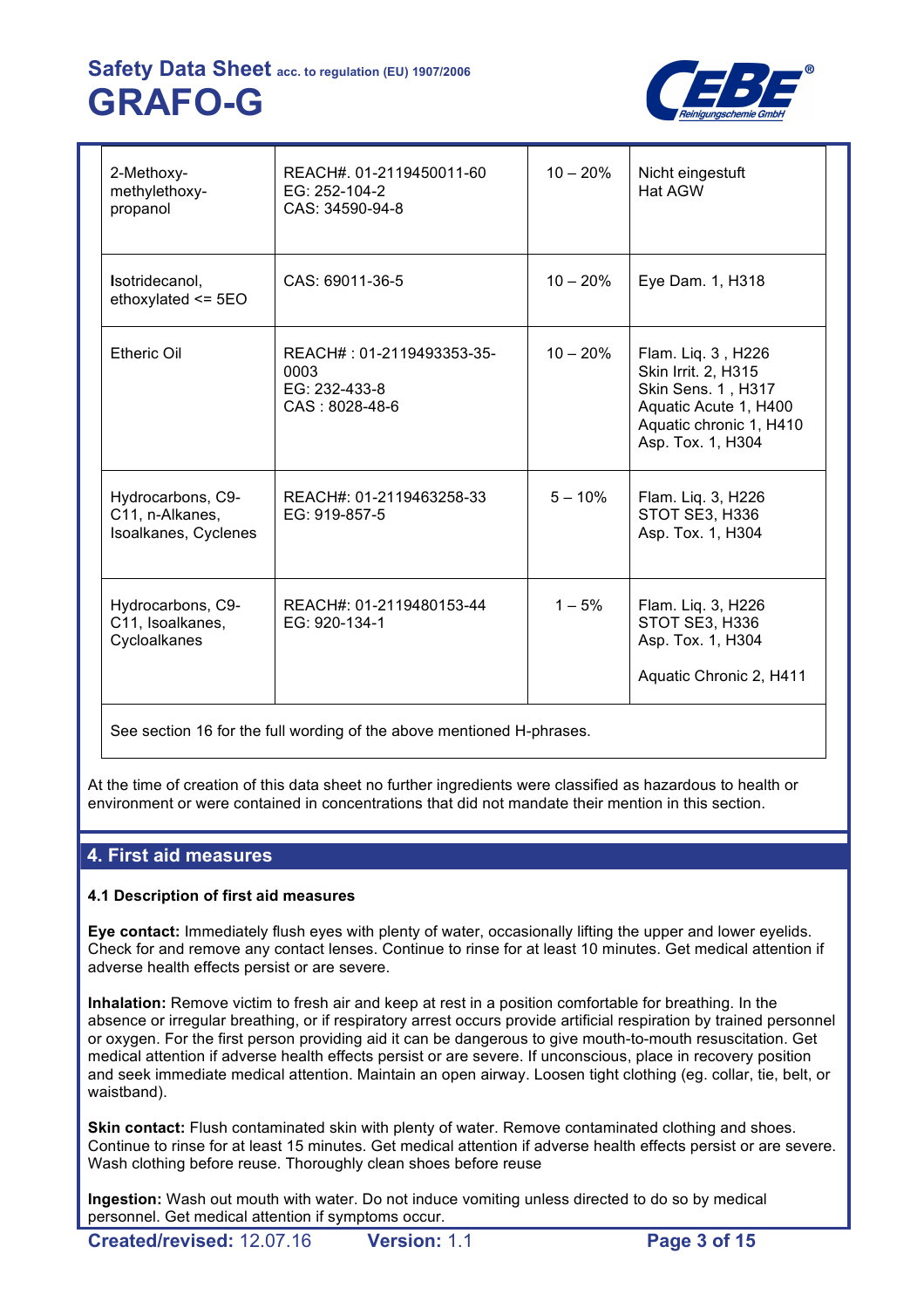

**Protection of first-aiders:** No action shall be taken involving any personal risk or without suitable training. For the first person providing aid it can be dangerous to give mouth-to-mouth resuscitation.

### **4.2 Most important symptoms and effects, both acute and delayed**

#### **Potential acute health effects**

**Eye contact:** Risk of serious damage to eyes. **Inhalation:** No known significant effects or critical hazards. **Skin contact:** Irritating to skin. May cause sensitization by skin contact. Repeated exposure may cause skin dryness or cracking. **Ingestion:** No known significant effects or critical hazards.

**Signs / symptoms of overexposure Eye contact:** Possible symptoms: pain or irritation, lacrimation, redness. **Inhalation:** No specific data. **Skin contact:** Adverse symptoms may include irritation, redness, rash. **Ingestion:** No specific data.

### **4.3 Indication of any immediate medical attention and special treatment needed**

**Indications for the physician:** Treat symptomatically. If larger amounts have been swallowed or inhaled consult specialist for poisoning.

**Special treatement:** No special treatment.

# **5. Fire fighting measures**

## **5.1 Extinguishing media**

**Suitable extinguishing media:** Dry chemicals, CO<sub>2</sub>, water spray use (fog) or foam. Fight larger fires with water spray or alcohol resistant foam.

**Unsuitable extinguishing media:** Do not use water jet.

## **5.2 Special hazards arising from the substance or mixture**

**Hazards from the substance or mixture:** Flammable liquid. During fire or if heated, a pressure increase occurs and the container may burst, causing an explosion hazard. Runoff to sewer may create fire or explosion hazard.

**Hazardous combustion products:** Decomposition products may include the following materials: carbon dioxide, carbon monoxide.

## **5.3 Advice for firefighters**

**Special precautions for fire- fighters:** In case of fire the scene cordon immediately removing all persons from the danger area. No action shall be taken involving any personal risk or without suitable training. Move containers from fire area if safe to do so. Spray fire-exposed containers with water to cool.

**Special protective equipment for firefighters:** Fire fighters should wear proper protective equipment.

# **6. Accidental release measures**

## **6.1 Personal precautions, protective equipment and emergency procedures**

**For persons that are not emergency technicians:** No action shall be taken involving any personal risk or without suitable training. Evacuate surrounding areas. Keep unnecessary and unprotected personnel from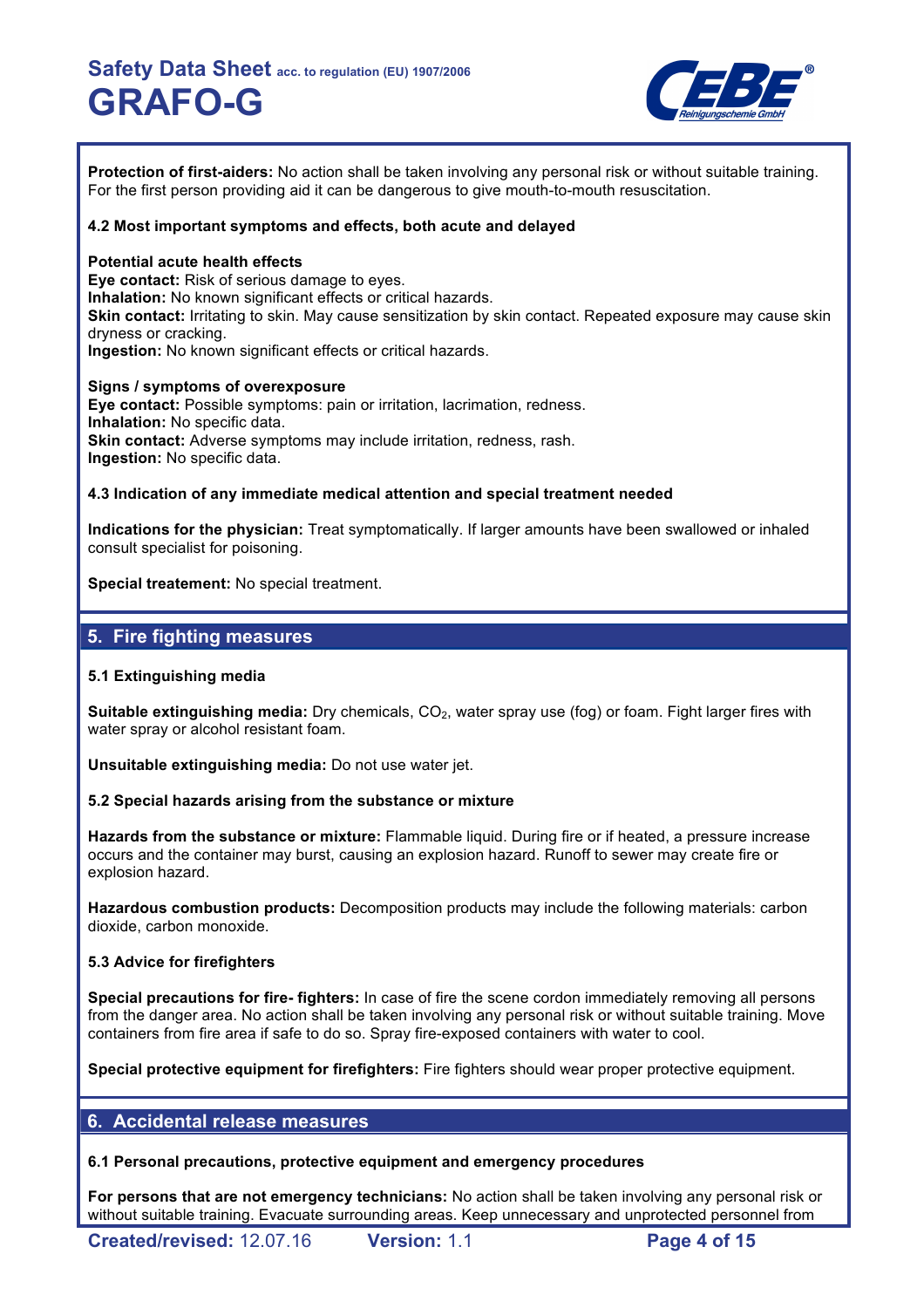

entering. Do not touch or walk through spilled material. Avoid breathing vapor or mist. Ensure adequate ventilation. In case of insufficient ventilation wear suitable respiratory equipment. Put on appropriate personal protective equipment.

**For first aid personel in case of emergency:** If protective equipment/clothing is needed in case of accidental release, Section 8 should be consulted for appropriate and inappropriate materials. See section 8 for further information on hygiene measures.

## **6.2 Environmental precautions**

Avoid the proliferation and dispersal of spilled material and contact with soil, waterways, drains, and sewers. Inform the relevant authorities if the product has caused environmental pollution (sewers, waterways, soil or air).

## **6.3 Methods and material for containment and cleaning up**

**Small amounts:** Absorb with inert material and keep in suitable disposal containers.

**Large amounts:** Large spill: avoid entry into sewers, water courses, basements, or confined areas.Collect spilt material using non-flammable absorption agent (eg. sand, earth, vermiculite or diatomaceous earth) and hand it in for disposal according to local regulations in an appropriate container (see section 13).

## **6.4 Reference to other sections**

See section 1 for contact information in case of emergency. See section 8 for information regarding personal protective equipment. See section 13 for further information about waste treatment/disposal.

# **7. Handling and storage**

The information in this section contains generic advice and guidance. The list of Identified Uses in Section 1 should be consulted for any exposure scenario or when exposure scenarios on the available applicationspecific information.

## **7.1 Precautions for safe handling**

**Protective measures:** Put on appropriate personal protective equipment (see Section 8). Do not swallow. Avoid contact with eyes, skin and clothing. Avoid breathing vapor or mist. Use only with adequate ventilation. In case of insufficient ventilation wear suitable respiratory equipment. Do not enter storage areas and confined spaces unless adequately ventilated. Keep in the original container or an approved alternative container, which was made from a compatible material. Kept tightly closed when not in use. Store away from heat, sparks, open flame or any other ignition source. Empty containers retain product residue and can be dangerous. Do not reuse container.

**Advice on general occupational hygiene:** Eating, drinking and smoking should be prohibited in areas where this material is handled, stored and processed. After use or contact with the substance immediately wash hands and face especially before eating, drinking and smoking. Remove contaminated clothing and protective equipment before entering eating areas. See Section 8 for additional information on hygiene measures.

## **7.2 Conditions for safe storage, including any incompatibilities**

Store between the following temperatures: 0 to 40°C (32 to 104°F). Store in accordance with local regulations. Keep only in original container. Protect from direct sunlight. Store in a dry, cool and wellventilated area, away from incompatible materials (see section 10) and do not store with food and drink. Hold container tightly closed and sealed until ready to use. Containers that have been opened must be carefully resealed and kept upright to prevent leakage. Do not store in unlabelled containers. Use appropriate container to avoid environmental contamination.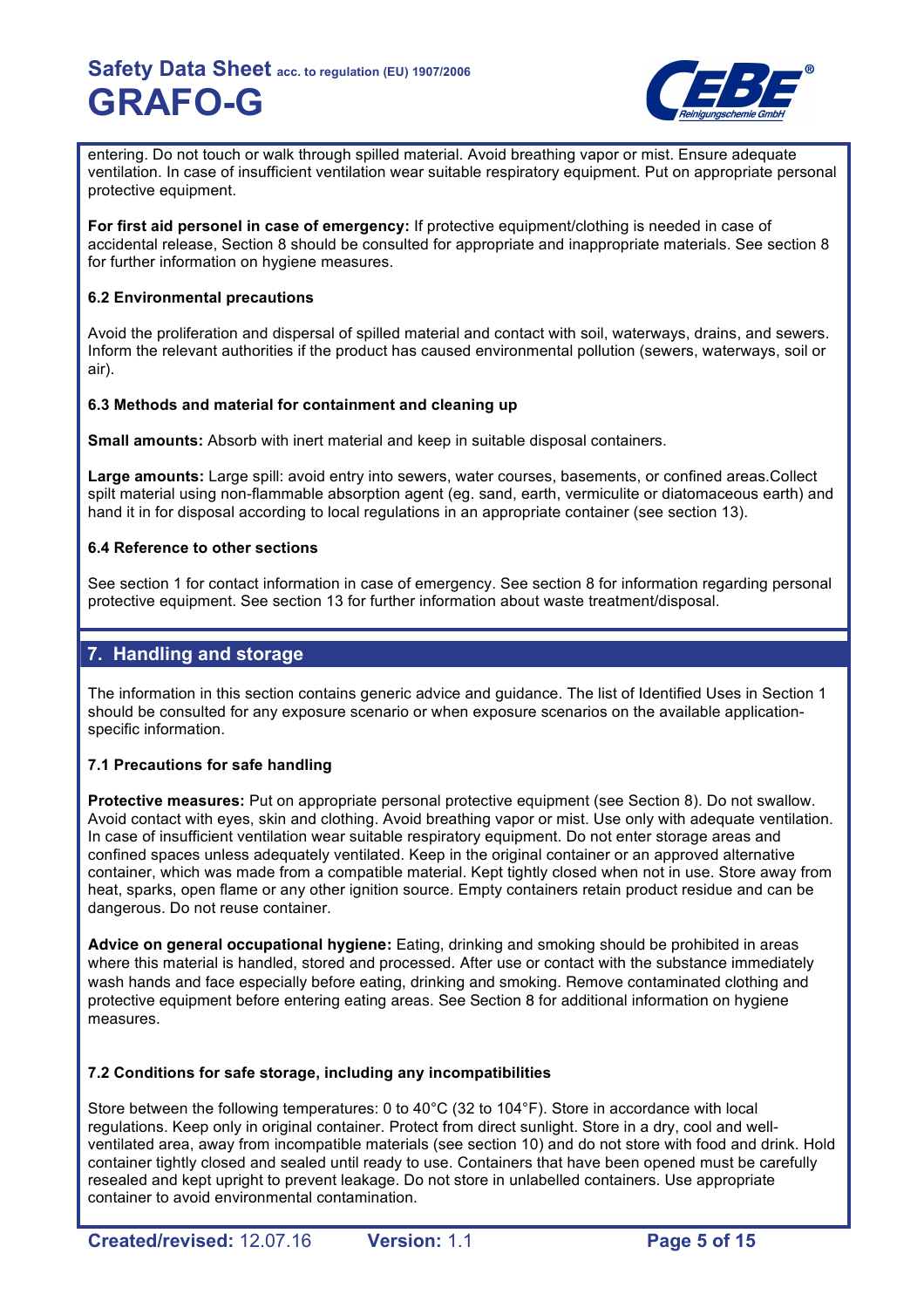

# **7.3 Specific end use(s)**

**Recommendations:** No information available.

# **8. Exposure controls/personal protection**

The information in this section contains generic advice and guidance. The list of Identified Uses in Section 1 should be consulted for any exposure scenario or when exposure scenarios on the available applicationspecific information.

## **8.1 Control parameters**

## **Occupational exposure limit values**

| <b>Name of substance</b>        | <b>Exposure limit value</b>                                                                                                                                                                                           |
|---------------------------------|-----------------------------------------------------------------------------------------------------------------------------------------------------------------------------------------------------------------------|
| 2-Methoxy-methylethoxy-propanol | WEL<br>310 mg/m <sup>3</sup> , 50 ml/m <sup>3</sup>                                                                                                                                                                   |
| <b>Etheric Oil</b>              | Germany:<br>WEL long term: 110 mg/m <sup>3</sup> , 20 ppm<br>WEL short term: 220 mg/m <sup>3</sup> , 40 ppm<br>DFG long term: H,sH 28 mg/m <sup>3</sup> , 5ppm<br>DFG short term: H,Sh 112 mg/m <sup>3</sup> , 20 ppm |
| C9-C15 Aliphates                | WEL<br>600 mg/m <sup>3</sup> (2(II))                                                                                                                                                                                  |

## **Recommended monitoring procedures**

If this product contains ingredients with exposure limits, monitoring procedures are personal, (related to workplace) or biological monitoring may be required to determine the effectiveness of the ventilation or other control measures and / or the necessity to use respiratory protective equipment. Reference should be made to European Standard EN 689 for methods for the assessment of exposure by inhalation to chemical agents and national guidance documents for methods for the determination of hazardous substances.

## **Derived effect levels**

Derived No Effect Level - DNEL values:

Etheric Oil

DNEL long-term, workers, dermal: 8.89 mg / kg bw / d DNEL short time workers, dermal:  $185.8$  g /  $cm<sup>2</sup>$ DNEL Long time workers, by inhalation:  $31.1 \text{ mg/m}^3$ DNEL long-term, consumer, oral: 4.44 mg / kg bw / d DNEL long-term, consumer, by inhalation:  $7.78$  mg / m<sup>3</sup> DNEL short-term, consumer, dermal: 92.9 g / cm<sup>2</sup>

# **Predicted effect concentrations**

Predicted No Effect Concentration - PNEC:

Etheric Oil PNEC water (freshwater): 5.4 mg / L PNEC water (sea water): 0.54 mg / L PNEC sediment (fresh water): 1.3 mg / kg dwt PNEC sediment (sea water): 0.13 mg / kg dwt PNEC soil: 0.262 mg / kg dwt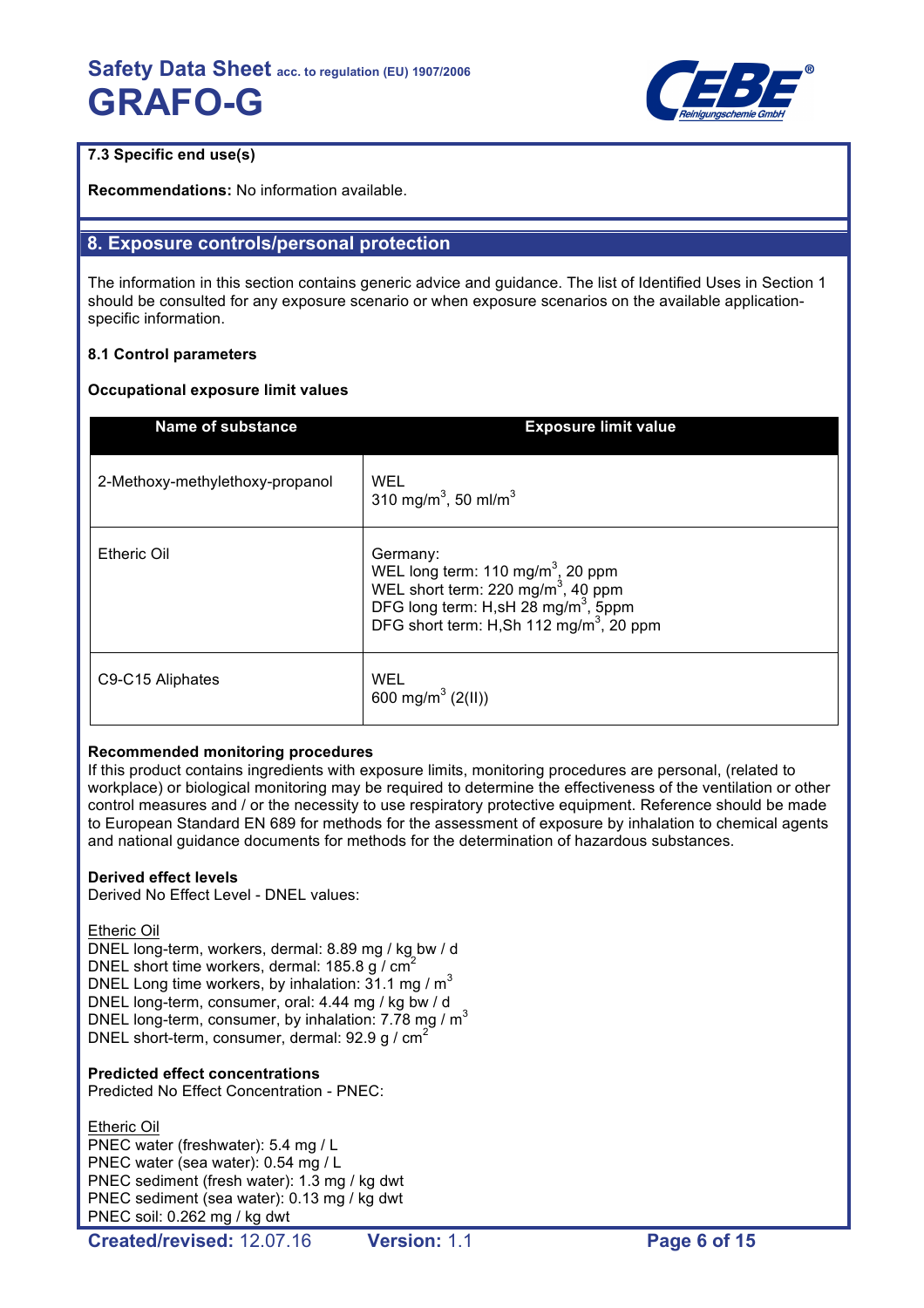

PNEC sewage treatment plant: 1.8 mg / L PNEC oral, food: 3.33 mg / kg food

## **8.2 Limitation and monitoring of exposure**

**Appropriate technical controls:** Use only with adequate ventilation. Process enclosures, local exhaust ventilation or other engineering controls be used to keep worker exposure to airborne contaminants below any recommended or statutory limits. The engineering controls also need to keep gas, vapor or dust concentrations below any lower explosive limits. Use explosion-proof ventilation equipment.

### **Personal protective measures**

**Hygiene measures:** After handling chemical products and at the end of the working day as well as before eating, smoking and using the toilet thoroughly wash hands, forearms and face. Select appropriate techniques to remove potentially contaminated clothing. Wash contaminated clothing before reusing. Ensure that eyewash stations and safety showers are close to the work area.

**Eye protection / face protection (EN 166):** Goggles, chemical goggles or full-face shield.

**Hand protection (EN 374):** Protective gloves made of nitrile, for example, Camatril® 730 from KCL GmbH (see section 16). Penetration time> 8 hours.

**Skin protection (EN 14605):** Before handling this product the personal protective equipment should be selected on the basis of the task and the associated risks to be carried out and approved by a specialist.

**Other skin protection:** Appropriate footwear and any additional skin protection measures based on the task being performed and the risks involved and should be approved by a specialist.

**Respiratory protection (EN 143, 14387):** With danger of inhaling: Half mask with combination filter for organic vapors and particles. If workers are exposed to concentrations above the exposure limit, they must use appropriate, certified respirators.

**Thermal hazards:** Not applicable.

**Delimitation and monitoring of the environmental exposition:** Emissions from ventilation or work process equipment should be checked to ensure they comply with the requirements of environmental protection legislation. In some cases, fume scrubbers, filters or engineering modifications to the process equipment will be necessary to reduce emissions to acceptable levels.

# **9. Physical and chemical properties**

!**9.1 Information on basic physical and chemical properties** 

- **a) Appearance: Form:** gel **Color:** yellowish
- **b) Odor:** pleasant
- **c) Odor threshold:** Not determined for this mixture product is not toxic
- **d) pH:** Not applicable product is non-aqueous
- **e) Freezing/melting point:** <0°C
- **f) Boiling point/boiling range:** >60°C
- **g) Flash point:** > 25 < 35 °C
- **h) Evaporation rate:** Not determined for this mixture not relevant to classification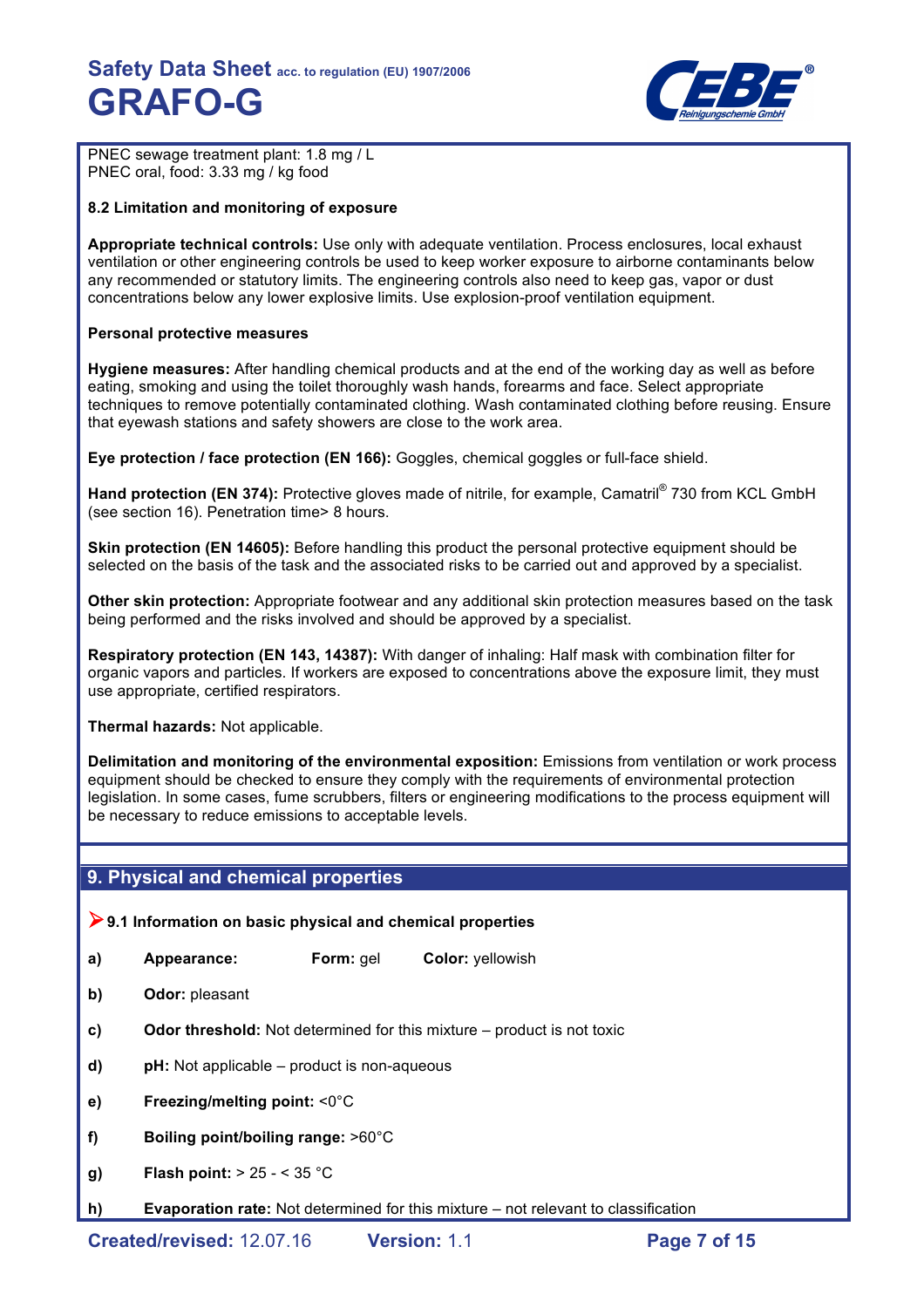

- **i) Flammability (solid, gas):** Not applicable product is liquid
- **j) Upper/lower explosion limit:** Not determined for this mixture not relevant to classification
- **k) Vapor pressure:** Not determined for this mixture not relevant to classification
- **l) Relative vapor density:** Not applicable product is a liquid
- **m) Density:** 0.900 0.920 g/cm<sup>3</sup>
- **n) Solubility** easily soluble in the following substances: water
- **o) partition coefficient:** n-octanol/water: Not determined for this mixture not relevant to classification
- **p) Ignition temperature:** Not determined for this mixture not relevant to classification
- **q) Thermal decomposition:** Not determined for this mixture not relevant to classification
- **r)** Viscositiy, dynamic: > 20 mm<sup>2</sup>/s (40°C)
- **s) Explosive properties:** Not applicable product is not an explosive
- **t) Oxidizing properties:** Not determined for this mixture not relevant to classification

#### **9.2 Other information**

No further information available.

# **10. Stability and reactivity**

#### **10.1 Reactivity**

For this product or its ingredients No specific test data related to reactivity.

#### **10.2 Chemical stability**

The product is stable.

#### **10.3 Possibility of hazardous reactions**

Under normal storage conditions and under normal use will not occur dangerous reactions.

#### **10.4 Conditions to avoid**

All possible sources of ignition (spark or flame). Do not pressurize, cut, weld, solder, drill, grind or expose containers to heat or sources of ignition.

#### **10.5 Incompatible materials**

No specific data.

#### **10.6 Hazardous decomposition products**

Under normal conditions of storage and use, hazardous decomposition products should not be produced.

# **11. Toxicological information**

#### **11.1 Information on toxicological effects**

#### **a) acute toxicity:**

| Name of<br><b>Substance</b> | Result | Species             | Dose | Exposition   |  |
|-----------------------------|--------|---------------------|------|--------------|--|
| Created/revised: 12.07.16   |        | <b>Version: 1.1</b> |      | Page 8 of 15 |  |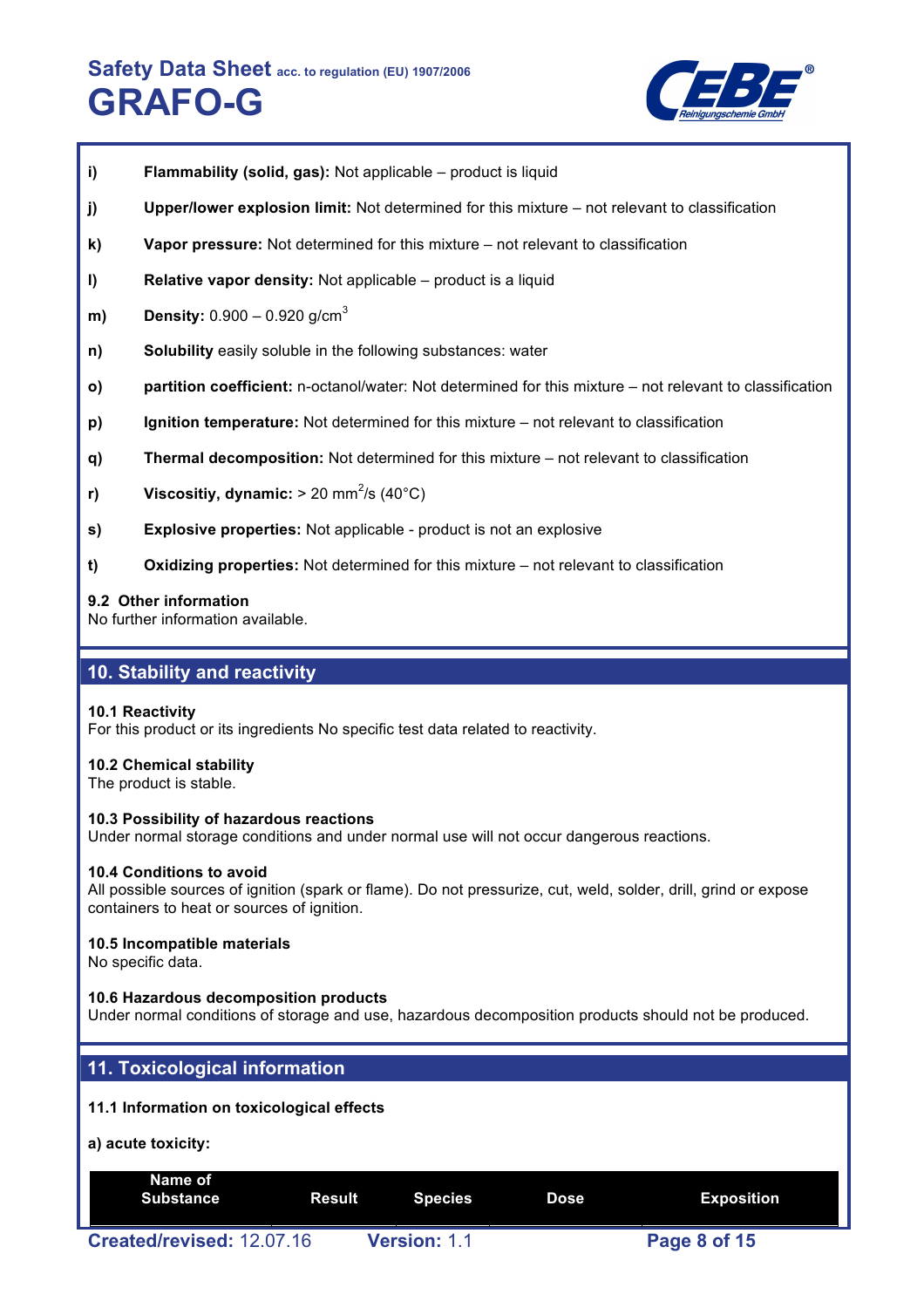

| 2-Methoxy-<br>methylethoxy-propanol | $LD_{50}$ Oral<br>$LD_{50}$ Dermal<br>$LC_{50}$ Inhalativ | Rat<br>Rat<br>Rat | 5,135 mg/Kg<br>9,500 mg/kg<br>55-60 ml/l | 4 hours |
|-------------------------------------|-----------------------------------------------------------|-------------------|------------------------------------------|---------|
| Isotridecanol,                      | $LD_{50}$ Oral                                            | Rat               | >2,000 mg/kg                             |         |
| ethoxylated $\le$ 5EO               | $LD_{50}$ Dermal                                          | Rat               | >2,000 mg/kg                             |         |
| <b>Etheric Oil</b>                  | $LD_{50}$ Oral<br>$LD_{50}$ Dermal                        | Rat<br>Rabbit     | >5,000 mg/kg<br>>5,000 mg/kg             |         |
| Hydrocarbons, C9-C11,               | $LD_{50}$ Oral                                            | Rat               | >5,000 mg/kg                             |         |
| n-Alkanes, Isoalkanes,              | $LC_{50}$ Inhalative                                      | Rat               | >5 mg/kg                                 |         |
| Cyclenes                            | $LD_{50}$ Dermal                                          | Rabbit            | >5,000 mg/kg                             |         |
| Hydrocarbons, C9-C11,               | $LD_{50}$ Oral                                            | Rat               | >5,000 mg/kg                             |         |
| Isoalkanes,                         | $LD_{50}$ Inhalative                                      | Rat               | $>5$ mg/kg                               |         |
| Cycloalkanes                        | $LD_{50}$ Dermal                                          | Rabbit            | >5,000 mg/kg                             |         |

**Conclusion/Summary:** Not determined for this mixture.

# **b) Irritation to skin; c) Irritation to eyes; d) Sensitisation**

| Name of<br><b>Substance</b>                                  | <b>Result</b>                                                                                                                                                                   | <b>Species</b>                 | <b>Points</b> | <b>Exposition</b> | <b>Observation</b> |
|--------------------------------------------------------------|---------------------------------------------------------------------------------------------------------------------------------------------------------------------------------|--------------------------------|---------------|-------------------|--------------------|
| Isotridecanol,<br>ethoxylated $\le$ 5EO                      | Skin: Not an irritant<br>Eyes: Causes<br>severe eye<br>damage<br>Sensitization: not<br>sensitizing                                                                              | Rabbit<br>Rabbit<br>Guinea Pig |               |                   |                    |
| <b>Etheric Oil</b>                                           | Skin: Irritant:<br>Eye: Non-irritating<br>Sesibilisierung:<br>May cause<br>sensitization by<br>skin contact<br>Ingestion: Harmful:<br>may cause lung<br>damage if<br>swallowed. | Rabbit                         |               |                   |                    |
| Hydrocarbons, C9-<br>C11, n-Alkanes,<br>Isoalkanes, Cyclenes | Skin: Prolonged<br>skin contact may<br>defat the skin and<br>dermatitis<br>Eyes: Causes eye<br>complaints but no                                                                |                                |               |                   |                    |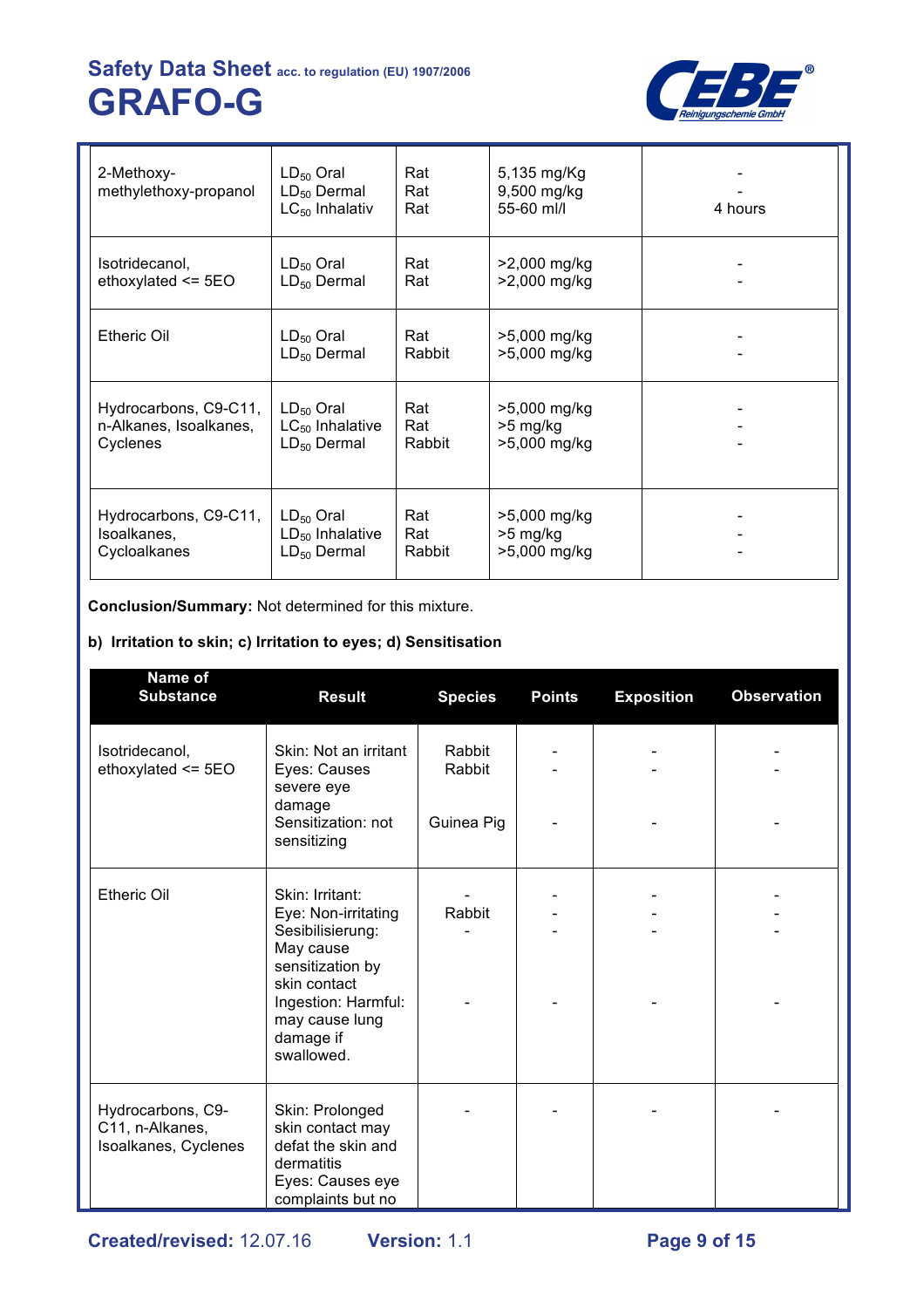

|                                                       | damage to the eye<br>tissue<br>Sensitization: No<br>sensitizing effect<br>known                         |  |  |
|-------------------------------------------------------|---------------------------------------------------------------------------------------------------------|--|--|
| Hydrocarbons, C9-<br>C11, Isoalkanes,<br>Cycloalkanes | Skin: Prolonged<br>skin contact may<br>defat the skin and                                               |  |  |
|                                                       | dermatitis<br>Eyes: Causes eye<br>complaints but no<br>damage to the eye<br>tissue<br>Sensitization: No |  |  |
|                                                       | sensitizing effect<br>known                                                                             |  |  |
|                                                       |                                                                                                         |  |  |

**Conclusion / Summary:** Risk of serious damage to eyes. Irritating to the skin. May cause sensitization by skin contact. Repeated exposure may cause skin dryness or cracking.

### **e) Germ cell mutagenicity:**

**Conclusion / Summary:** No known significant effects or critical hazards.

**f) carcinogenicity:**

**Conclusion / Summary:** No known significant effects or critical hazards.

#### **g) reproductive toxicity:**

**Conclusion / Summary:** No known significant effects or critical hazards.

**h) specific target organ toxicity single exposure**

**Conclusion / Summary:** No known significant effects or critical hazards.

## **i) specific target organ toxicity after repeated exposure**

**Conclusion / Summary:** No known significant effects or critical hazards.

#### **j) Aspiration hazard**

**Conclusion / Summary:** No known significant effects or critical hazards.

## **Teratogenicity**

**Conclusion / Summary:** No known significant effects or critical hazards. **Information on the likely routes of exposure:** No known significant effects or critical hazards.

## **Potential acute health effects**

**Inhalation:** No known significant effects or critical hazards. **Ingestion:** No known significant effects or critical hazards. **Skin contact:** Irritating to skin. May cause sensitization by skin contact. Repeated exposure may cause skin dryness or cracking. **Eye contact:** Risk of serious eye damage.

**Symptoms related to the physical, chemical and toxicological characteristics**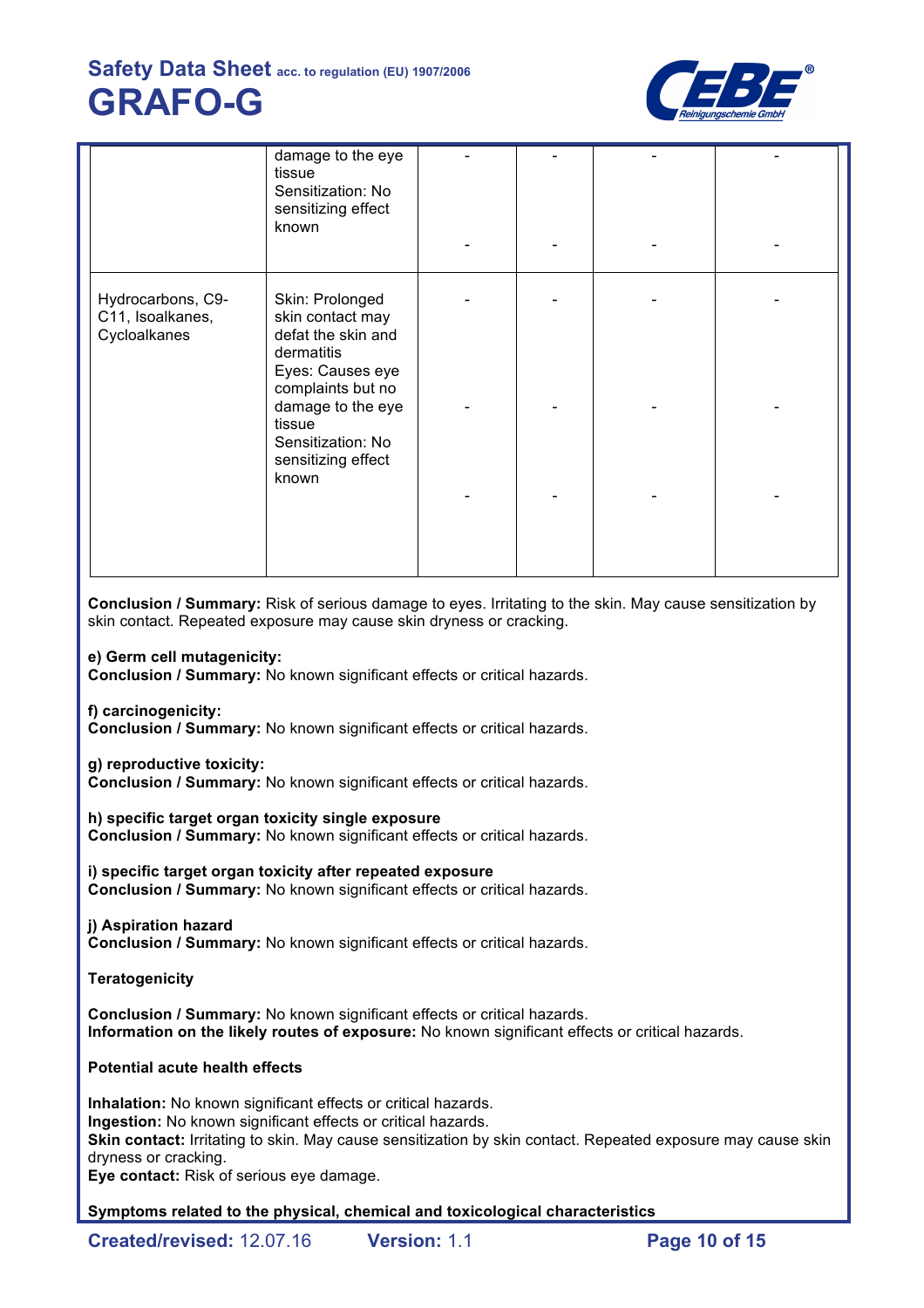

**Inhalation:** No specific data. **Ingestion:** No specific data. **Skin contact:** Adverse symptoms may include irritation, redness, rash. **Eye contact:** Adverse symptoms may include the following: pain or irritation, redness, tearing.

**Delayed and immediate effects and also chronic effects from short and long term exposure**

**Short term exposure**

**Potential immediate effects:** Not determined for the mixture. **Potential delayed effects:** Not determined for the mixture.

**Long-term exposure**

**Potential immediate effects:** Not determined for the mixture. **Potential delayed effects:** Not determined for the mixture.

**Potential chronic health effects**

**Conclusion / Summary:** Not determined for the mixture.

**General:** No known significant effects or critical hazards. **Carcinogenicity:** No known significant effects or critical hazards. **Mutagenicity:** No known significant effects or critical hazards. **Teratogenicity:** No known significant effects or critical hazards. **Developmental effects:** No known significant effects or critical hazards. **Fertility effects:** No known significant effects or critical hazards.

**Other information:** Not determined for the preparation.

# **12. Ecological information**

## **12.1 Toxicity**

| Name of<br>substance                                         | <b>Result</b>                                                             | <b>Species</b>                                                          | <b>Exposition</b>                |
|--------------------------------------------------------------|---------------------------------------------------------------------------|-------------------------------------------------------------------------|----------------------------------|
| 2-Methoxy-methylethoxy-<br>propanol                          | $LC_{50}$ 969mg/l<br>$LC_{50}$ 1,919 mg/l<br>$LC_{50}$ > 10,000 mg/l      | Selenastrum<br>capricornutum<br>Daphnia Magna<br>Pimephales<br>promelas | 96 hours<br>48 hours<br>96 hours |
| Isotridecanol, ethoxylated<br>$\leq$ 5EO                     | $LC_{50}$ > 1-10 mg/l<br>$EC_{50}$ > 1-10 mg/l<br>$EC_{50} > 1 - 10$ mg/l | Fish<br>Daphnia<br>Algae                                                | 96 hours<br>48 hours<br>72 hours |
| <b>Etheric Oil</b>                                           | $\text{ErC}_{50}$ 150 mg/L<br>$EC_{50}$ 0.67 mg/L<br>$LC_{50}$ 0.7 mg/L   | Algae<br>Daphnia<br>Fish                                                | 72 hours<br>48 hours<br>96 hours |
| Hydrocarbons, C9-C11, n-<br>Alkanes, Isoalkanes,<br>Cyclenes | $LL_{50} > 1,000$ mg/l<br>$EL_0$ 1,000 mg/l<br>$EL_{50} > 1,000$ mg/l     | Fish<br>Daphnia<br>Algae                                                | 96 hours<br>48 hours             |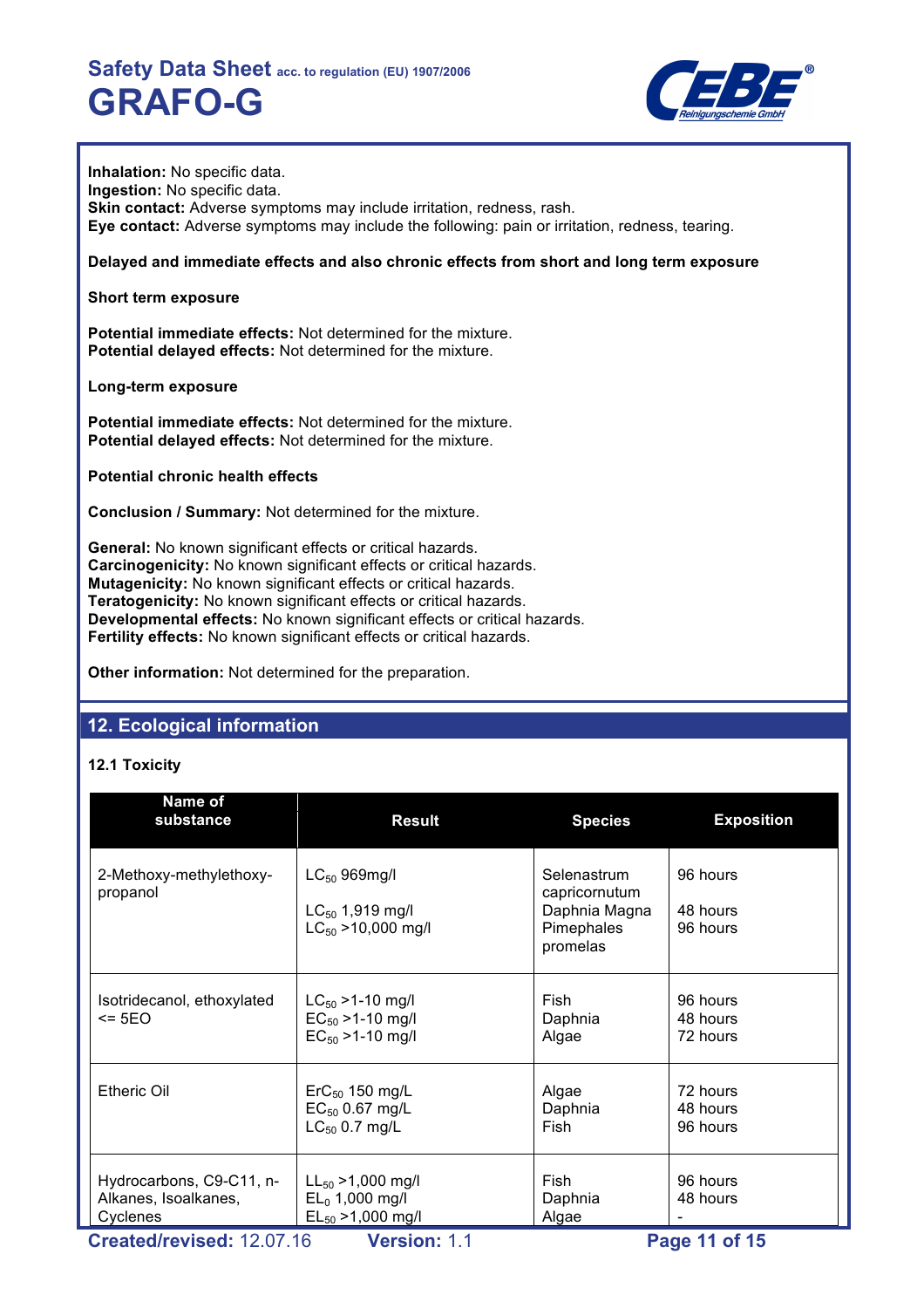

|                                                   | NOELR 100 mg/l                                                         | Algae                    | $\overline{\phantom{0}}$         |
|---------------------------------------------------|------------------------------------------------------------------------|--------------------------|----------------------------------|
| Hydrocarbons, C9-C11,<br>Isoalkanes, Cycloalkanes | $LL_{50}$ 3,6 mg/l<br>$EL_{50} > 22 - 46$ mg/l<br>$EL_{50}$ 1.000 mg/l | Fish<br>Daphnia<br>Algae | 96 hours<br>48 hours<br>72 hours |

**Conclusion/Summary:** Not determined for this mixture.

## **12.2 Persistence and degradability**

**Conclusion/Summary:** The surface active ingredients contained in this product are biologically degradable according to regulation 648/2004 EC.

## **12.3 Bioaccumulative potential**

**Conclusion/Summary:** Not determined for this mixture.

**12.4 Mobility in soil**

**Partition coefficient ground/water (K<sub>OC</sub>):** Not determined for this mixture. **Mobility:** Not determined for this mixture.

## **12.5 Results of PBT and vPvB assessment**

**PBT:** not applicable **vPvB:** not applicable

## **12.6 Other adverse effects**

No special effects or hazards known.

# **13. Disposal considerations**

The information in this section contains generic advice and guidance. The list of Identified Uses in Section 1 should be consulted for any exposure scenario or when exposure scenarios on the available applicationspecific information.

Waste disposal according to EC Directives on waste and hazardous waste. Waste codes should be assigned by the user, preferably in collaboration with the waste disposal authorities.

## **13.1 Waste treatment methods**

## **Product**

**Methods of disposal:** The generation of waste should be avoided or minimized wherever possible. Empty containers or liners may retain some product residues. Material and its container must be disposed of in a safe way. Significant quantities of waste product residue should not be disposed of via the foul sewer but processed in a suitable effluent treatment plant. Dispose of surplus and non-recyclable products via a licensed waste disposal contractor. Disposal of this product, solutions and any by-products should at all times comply with the environmental protection requirements and waste disposal legislation and the requirements of local authorities. Avoid the proliferation and dispersal of spilled material and contact with soil, waterways, drains and sewers.

**Hazardous waste:** According to the information available to the supplier at the time of creation/editing of this safety data sheet this product is regulated as hazardious waste in the sense of EU regulation 2008/98/EC.

## **Packaging**

**Methods of disposal:** The generation of waste should be avoided or minimized wherever possible. Waste packaging should be recycled.

**Special precautions:** This material and its container must be disposed of in a safe way. Empty containers or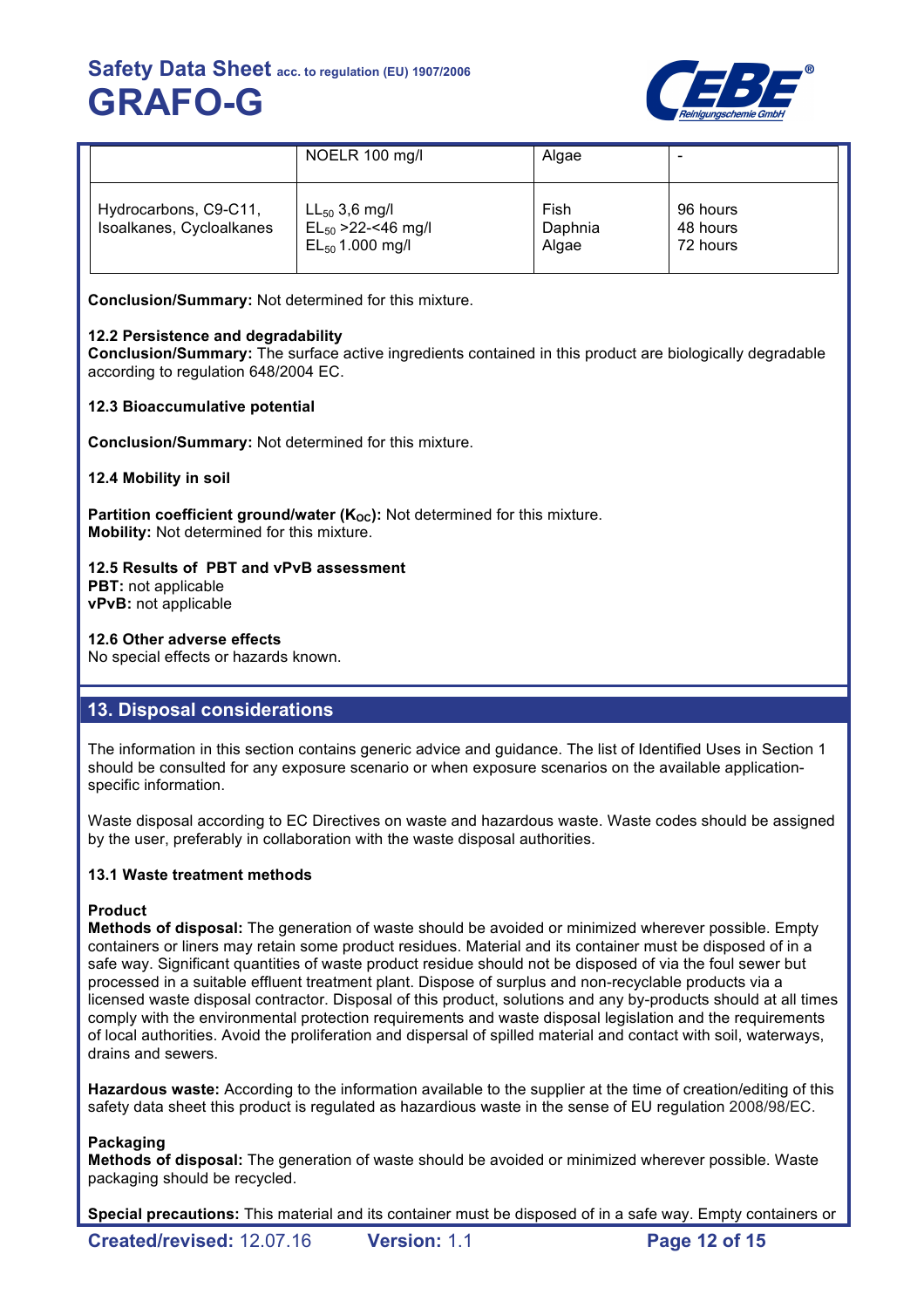

liners may retain some product residues. Avoid the proliferation and dispersal of spilled material and contact with soil, waterways, drains and sewers.

# **14. Transport information**

|                                          | <b>ADR/RID</b>                                    | <b>ADR/ADNR</b>                                   | <b>IMDG</b>                                       | <b>IATA</b>                                       |
|------------------------------------------|---------------------------------------------------|---------------------------------------------------|---------------------------------------------------|---------------------------------------------------|
| 14.1 UN Number                           | 1993                                              | 1993                                              | 1993                                              | 1993                                              |
| 14.2 UN proper<br>shipping name          | <b>FLAMMABLE</b><br>LIQUID, N.O.S<br>(Orange Oil) | <b>FLAMMABLE</b><br>LIQUID, N.O.S<br>(Orange Oil) | <b>FLAMMABLE</b><br>LIQUID, N.O.S<br>(Orange Oil) | <b>FLAMMABLE</b><br>LIQUID, N.O.S<br>(Orange Oil) |
| 14.3 Transport<br>hazard class(es)       | 3(F1)                                             | 3(F1)                                             | 3                                                 | 3                                                 |
| 14.4 Packing<br>group                    | Ш                                                 | $\mathbf{III}$                                    | Ш                                                 | Ш                                                 |
| 14.5<br>Environmental<br>hazards         | Yes.                                              | Yes.                                              | Marine Pollutant.                                 | Yes.                                              |
| 14.6 Special<br>precautions for<br>iuser | None.                                             | None.                                             | None.                                             | None.                                             |

**14.7 Transport in bulk according to Annex II of MARPOL 73/78 and the IBC Code** Not applicable.

**Multiplier according to ADR / RID 1.1.6.3:** 1

**Tunnel restriction code:** D/E

# **15. Regulatory information**

**15.1 Safety, health, and environmental regulations/legislation specific for the substance/mixture**

**EC-Regulation Nr. 1907/2006 (REACh)**

**Appendix XIV - Index of substances that require permission Substances causing special concern:** None of the ingredients is listed.

**Appendix XVII – Restriction of the production, the distribution, and the use of specific hazardous substances, mixtures, ans products:** Not applicable.

#### **Other EU-Regulations**

**Contents according to 648/2004 EC:**

15 – 30% nonionic surfactants, 15 – 30% aliphatic hydrocarbons, perfume (d-limonene).

#### **15.2 Chemical safety assessment**

This product contains substances that still require substance assessments.

## **16. Other information**

 $\triangleright$  Marks the information that was changed since the last version.

**Abbreviations and acronyms:**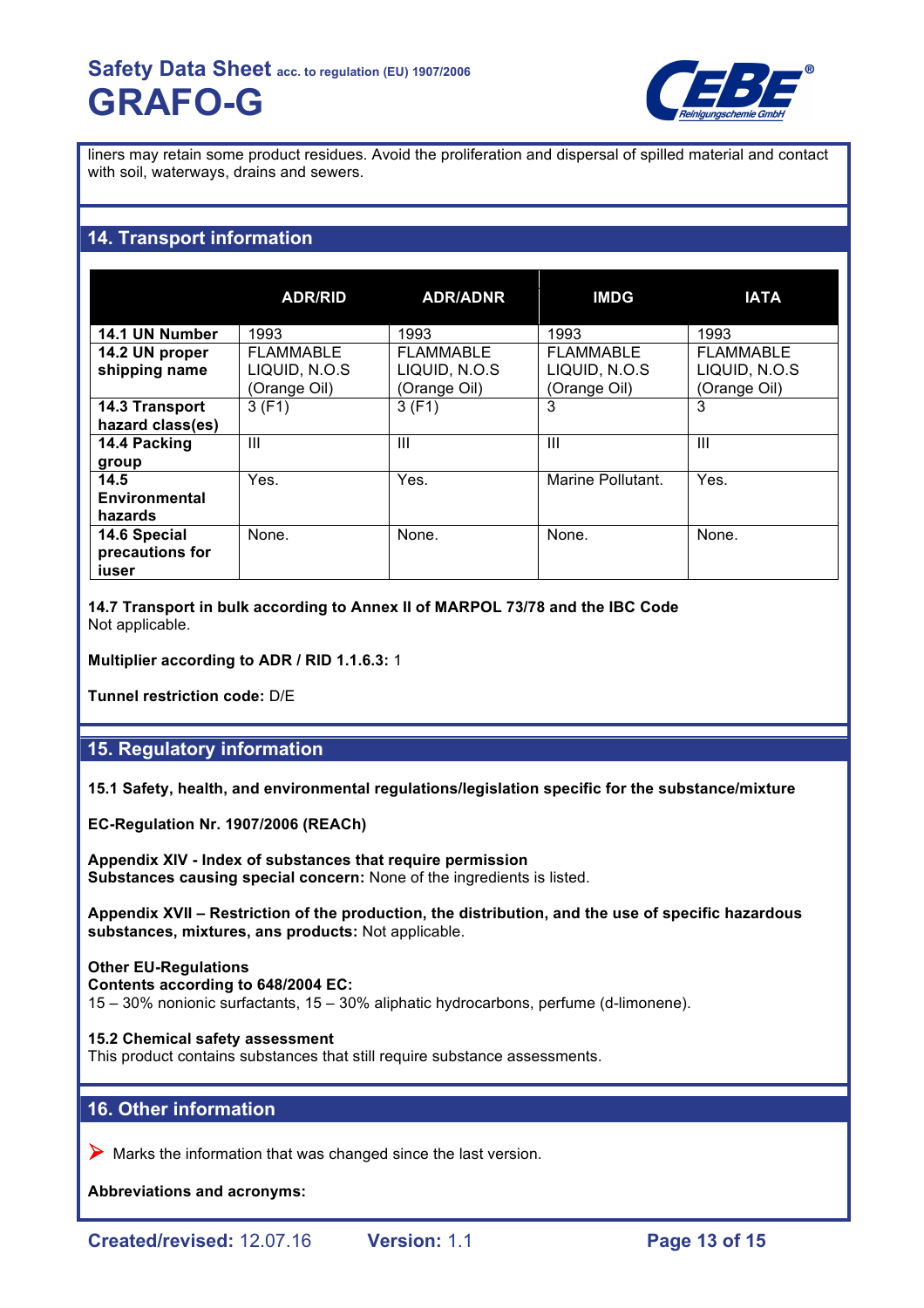

ADN/ADNR = European agreement for the international transport of hazardous materials on inland waterways ADR = European agreement for the international transport of hazardous materials on roads ATE = Estimation acute toxicity BCF = Bio concentration factor CLP = Regulation concerning the classification, labeling, and packaging Verordnung über die Einstufung, Kennzeichnung und Verpackung [Regulation (EC) No. 1272/2008] CAS = Chemical Abstracts Services Number DNEL = Derived Non-Effect Level DPD = Mixture regulation [1999/45/EG] EC = Europaean Commission EG = EG-Nummer EUH-Satz = CLP-specific hazard phrase IATA = International Aviation Transport Association IBC = Intermediate Bulk Container IMDG = International Maritime Dangerous Goods Code LogPow = Logarithm base-10 of the n-octanol:water pertition coefficient MARPOL 73/78 = International agreement from 1973 for the prevention of marine pollution caused by ships in the version of the protocol from 1978. ("Marpol" = marine pollution) MAK = maximum workplace concentration PBT = Persistent, bioacuumulating, and toxic PNEC = Predicted No-Effect Concentration REACH = Regultion concerning the Registration, Evauation, Approval and Restriction of Chemical Substances [Regulation (EC) No. 1907/2006] RID = Regulation for the transport of hazardous goods by railway REACH # = REACH Registration number vPvB = very persistent and very bioaccumulating **Full text of abbreviated H statements:** H226 Flammable liquid and vapor. H304 May be fatal if swallowed and enters airways. H315 Causes skin irritation. H317 May cause an allergic skin reaction. H318 Causes serious eye damage. H336 May cause drowsiness and dizziness. H400 Very toxic to aquatic organisms. H410 Very toxic to aquatic life with long lasting effects. H411 Toxic to aquatic life with long lasting effects. **Full text of classifications [CLP / GHS]** Aquatic Acute 1 = AQUATIC HAZARD - Category 1 Aquatic Chronic 1 = AQUATIC HAZARD - Category 1 Aquatic Chronic 2 = aquatic environment - Category 2 Asp Tox 1 = ASPIRATION TOXICITY - Category 1 Eye Dam. 1 = SERIOUS EYE DAMAGE / EYE IRRITATION - Category 1 Flam. Liq. 3 = FLAMMABLE LIQUID - Category 3 Skin Irrit. 2 = SKIN CORROSION / IRRITATION - Category 2 Skin Sens 1 = SKIN SENSITIZATION -. Category 1 STOT SE 3 = SPECIFIC TARGET ORGAN TOXICITY (SINGLE EXPOSURE) - Category 3 **Manufacturer of protective gloves:** KCL GmbH Industriepark Rhön Am Kreuzacker 9 36124 Eichenzell Germany Tel. +49(0)659.87-0 www.kcl.de

**Created/revised:** 12.07.16 **Version:** 1.1 **Page 14 of 15**